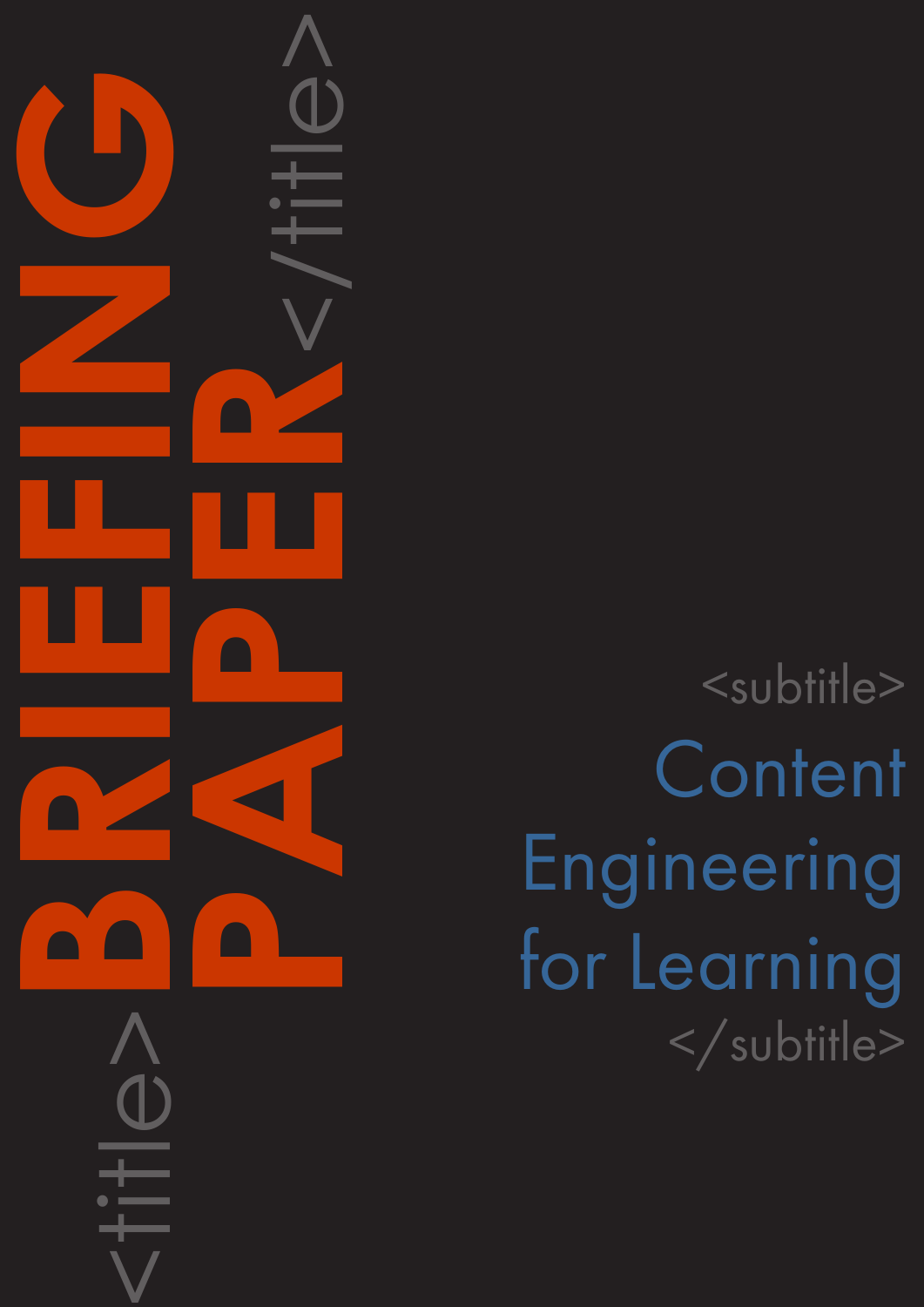## CAPDM Ltd. CAPDM Ltd.

Introduction The Internet and web-based technologies have changed forever the way we teach and learn. The catalyst for this has been faster and easier communications, based on the new infrastructure of connected machines and common information standards. This extra degree of connectivity has enabled wider and easier access to information resources and has allowed greater collaboration between people, applications and those resources.

> New developments in learning such as games-based or adaptive learning have emerged, as have new software applications to support them. Many education providers are exploring alternative forms of programme delivery, student support and revenue generation based on them. Most have invested in virtual learning environments or learning management systems, and some are looking again at scalable programmes of distance learning employing flexible delivery.

- •hand-crafted design oriented rather than batch, efficient-production oriented;
- dedicated to working with one delivery medium only e.g. print or Web;
- dedicated to working with one tool and format only e.g. MS Word; Acrobat; Flash or Dreamweaver;
- required to work with no guiding content strategy or pedagogic guidelines;

• proving too expensive to recruit, equip, maintain, retain and manage.

Along with these new applications however, there has emerged a greater expectation in what can be done with existing learning resources. The harnessing of these resources is proving problematic, and many sets of learning materials are still isolated in 'data islands' via proprietary structures, formats and software. Recovering valuable legacy learning materials from data islands, and making them more reusable is a significant technical and financial challenge.

Taking a content engineering approach is the solution.

[Content Engineering](http://en.wikipedia.org/wiki/Content_Engineering) is an engineering speciality that deals with the issues around the use of content - content production, content management, content modelling, content conversion, and content use and repurposing.

It is not widely known of, but it is beginning to be recognised as a necessary function in any complex content-centric project such as distance or eLearning programme development, that involves both content production as well as online learning environment development.

Based on adoption of [XML/SGML](http://en.wikipedia.org/wiki/XML) standards and the use of efficient batch production tools, content engineering techniques enable richer, more accessible content exchange between teaching and learning systems.

It is also key to improving the efficiency and productivity of learning support teams and processes. Consider for example whether your materials production team are:

While some design is essential, investing in efficient production is critical in delivering high-quality programmes of education sustainably, and in a scalable way. Efficient production processes include, for example, batch production tools that can generate 3500 HTML web pages in seconds without hand-editing them in Dreamweaver, or that can generate a 700-page printed module text automatically in minutes without hand-editing them in MS Word.

But it is not only about improving the productivity of materials preparation teams. Content engineering also bridges the gap between all the groups involved in the production and the delivery of entire subject domains of learning materials, allowing better management and quality assurance. Take the content engineering test below to see some examples of this wider sphere of influence.

# What is content engineering

#### The content engineering confidence test

- 1. We always know where the master versions of our learning materials are, who has them, and what changes have been made to them.
- 2. We are no longer hand-editing the bulk of our web and printed pages.
- 3. We have single master versions for all our learning materials, and we produce all our print and online programme materials from our single masters.
- 4. We use batch production tools for generating our learning materials.
- 5. We hold all our materials outside our VLE, and can easily migrate to and support any VLE.
- 6. We are happy that we have a healthy independence of our systems and vendors.
- 7. We are delivering innovative online course materials at a cost we can sustain.
- 8. We have predictable materials preparation and updating costs.
- 9. We can translate our materials into other languages efficiently in the same solution.
- 10. We share production work collaboratively, worldwide, using the Internet.
- 11. We have trusted relationships with professional production specialists who we can call in to help when we need them.
- 12. We can take on any new print and eLearning development task confidently.